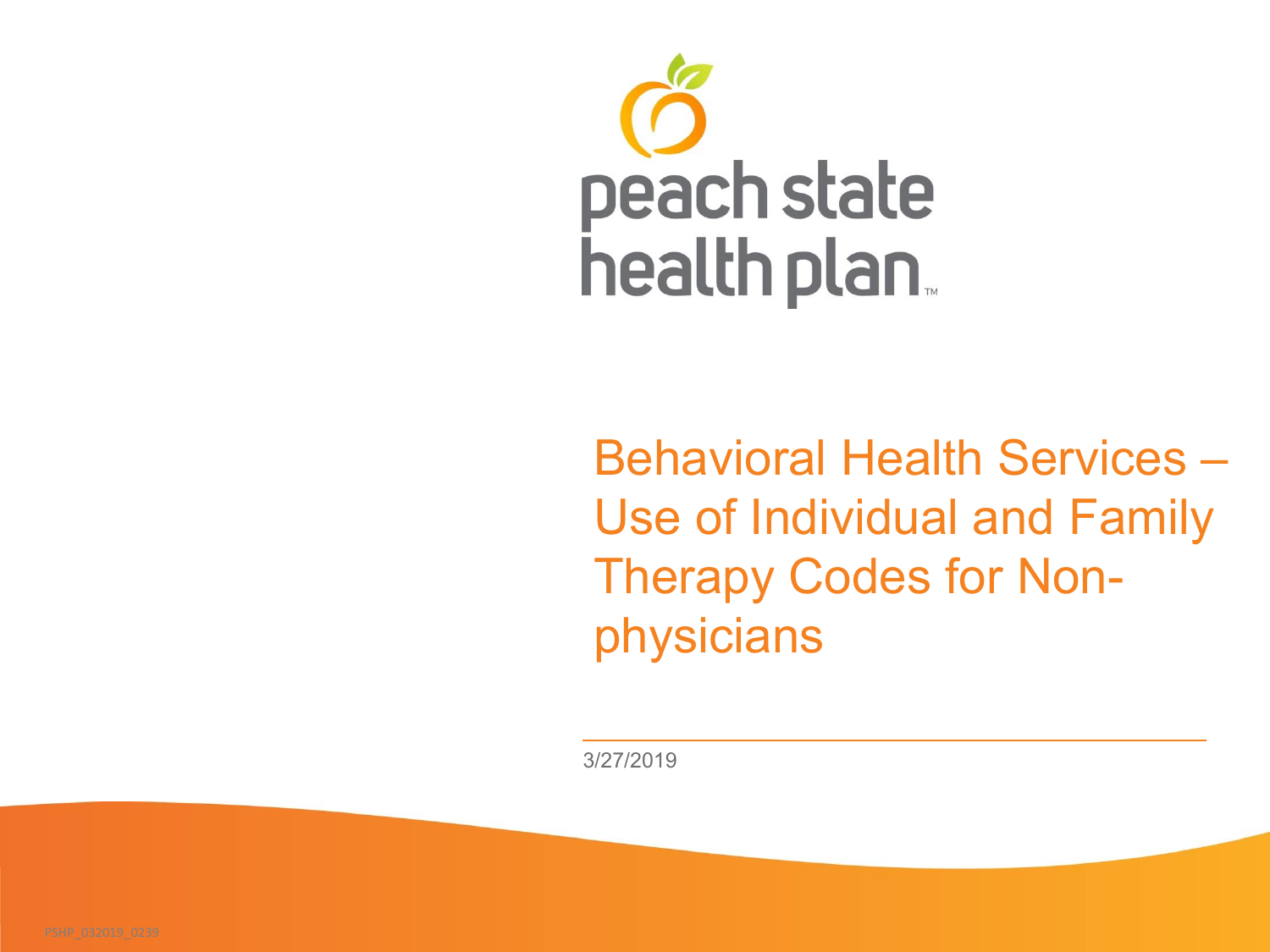## **General Description**



**Individual Psychotherapy with patient -** Individual Psychotherapy is a variety of treatment techniques in which a qualified health care providers helps a patient with a mental illness or behavioral disturbance identify and alleviate any emotional disruptions, maladaptive behavioral patterns, and contributing/exacerbating factors. This treatment also involves encouraging personality growth and development through coping techniques and problem-solving skills.

**Time requirements** - 90837 for 53 minutes or more of face-to-face time spent with the patient; 90834 – face to face 38 – 45 min. and 90832 – face to face 16 – 37 min.

**2017 CPT code changes** - the individual psychotherapy codes are for individual treatment and the patient must be in the room "for all or a majority of the service." The therapy focus is on the individual, not the family, even if the family member is present for part of the session and provides information.

**Family psychotherapy (conjoint psychotherapy) (with patient present)** - The therapist provides family psychotherapy in a setting where the patient's family jointly with or without the patient present. The family is part of the patient evaluation and treatment process. Family dynamics as they relate to the patient's mental status and behavior are a main focus of the sessions. Attention is also given to the impact the patient's condition has on the family, with therapy aimed at improving the interaction between the patient and family members.

**Time requirements** – 90847 50 min. (conjoint therapy) (with the patient present) 90846 50 min. (without the patient present)

**2017 CPT code changes** - to bill the service, the clinician must meet the mid point of time of at least 26 min.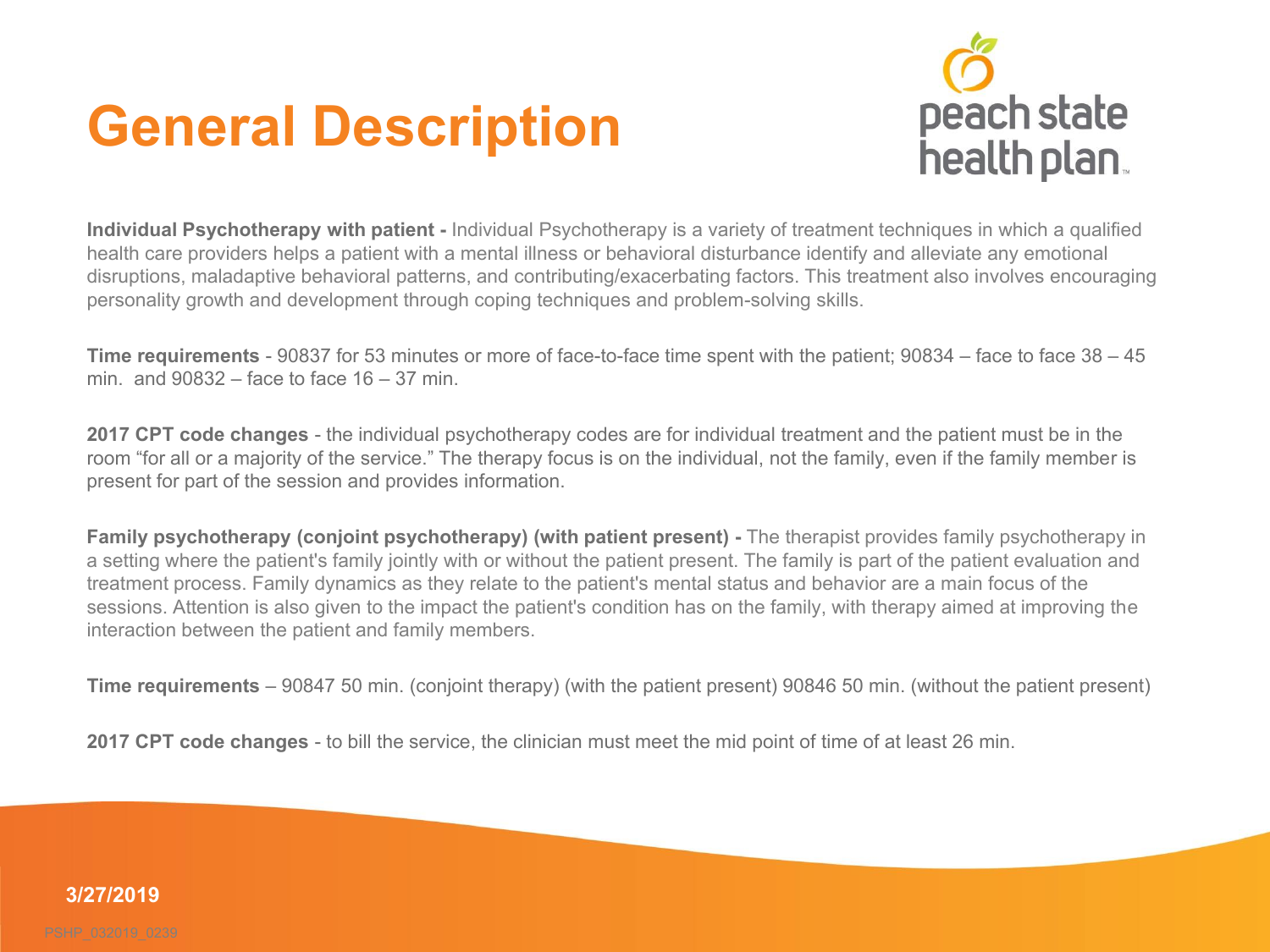## **Credential Requirements**



- $\bullet$ **Fully Licensed** - Psychologist, Licensed Clinical Social Workers, Licensed Marriage and Family Therapist, and Licensed Professional **Counselors**
- **Associate Licensed**  LAPC, LMSW, and LAMFT with supervision as required by licensure
- **Supervision Trainees**  psychologist, LCSW, LMFT, and LPC with supervision
- **Certified Addition Specialist**